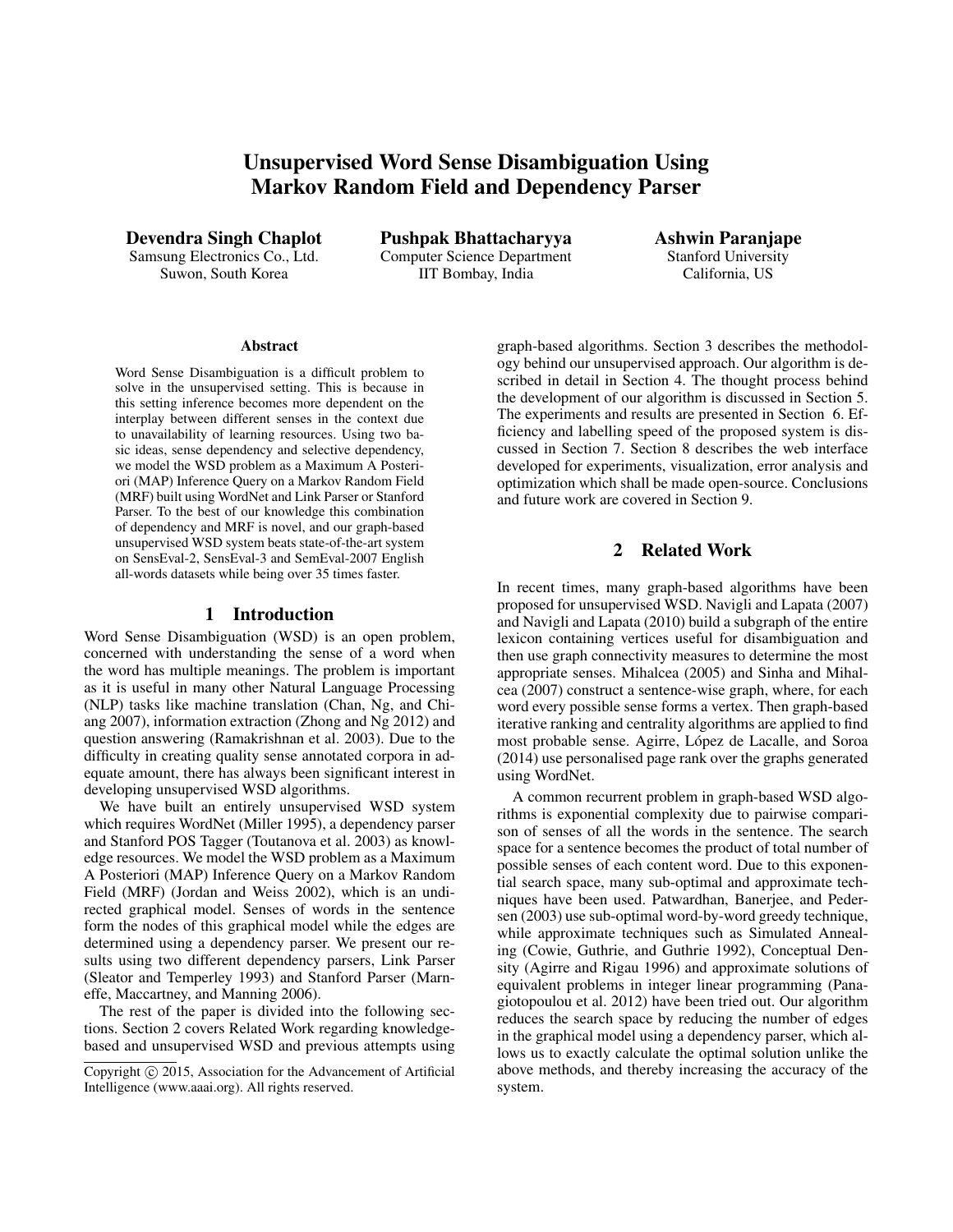## 3 Basic Methodology

The proposed algorithm is based on two basic ideas.

- Sense dependency: Sense of a word depends on sense of other words in the sentence, not the words themselves.
- Selective dependency: Sense of a word depends on sense of only few other words in the sentence, not all.

## Sense dependency

We argue that sense of a word should depend on sense of other words in the sentence, not the words themselves because it can be misguided by other words in the sentence. For example, consider the sentence,

"Getting rid of crickets is no game."

Here, sense of word 'game' is

game (frivolous or trifling behaviour) *"for actors, memorizing lines is no game"; "for him, life is all fun and games"*

If we use words in the sentence to determine the sense of a word, the word 'game' will misguide or drift the sense of the word 'cricket' towards

cricket (a game played with a ball and bat by two teams of 11 players; teams take turns trying to score runs)

while its correct sense would be

cricket (leaping insect; male, makes chirping noises by rubbing the forewings together).

If we use sense of other words to determine the sense of a word, this sense drift shouldn't occur.

Since we do not know the sense of any word in the sentence, we need to maximize the joint probability of senses of all the words in the sentence or in other words, probability of sense of the sentence rather than probability of senses of individual words.

## Selective dependency

The sense of a word depends on (senses of) other words in its 'context'. The 'context' of a word is defined to be

context, linguistic context, context of use (discourse that surrounds a language unit and helps to determine its interpretation)

It is very difficult to determine the context of any given word. Traditionally, in word sense disambiguation techniques, the sentence in which the word occurs is considered to be its context. However, sentences are usually long, have many clauses and may contain words which can cause sense drift. For example, consider the sentence,

"They were troubled by insects while playing cricket." Here, the sense of word 'insect' is

insect (small air-breathing arthropod)

This will misguide or drift the sense of word 'cricket' towards the sense of 'leaping insect', while its correct sense would be 'game played with bat and ball'.

Therefore, sense of a word depends on sense of only few other words in the sentence, not all. We argue that the context of a word depends on the syntactic structure of the sentence. We use a dependency parser to determine context of all words in the given sentence.

## 4 Proposed Algorithm

Using both the ideas from the previous section, we conclude that the sense of a word depends on senses of few other words in the sentence. Our goal is to maximize the joint probability of senses of all the words in the sentence, given sense dependencies of each word. These sense dependencies are determined using a dependency parser, while the required joint probability is maximized using Maximum A Posteriori (MAP) Inference Query on the Markov Random Field (MRF) constructed using the dependency parser and WordNet. Figure 1 shows a block diagram describing the proposed algorithm. It can be broadly divided into two parts:-

- 1. Construction of Markov Random Field (MRF)
- 2. Maximizing the joint probability using MAP Inference Query

## Construction of Markov Random Field (MRF)

Construction of Markov Random Field requires us to build the nodes and edges of the undirected graphical model and then determine their node and edge potentials.

#### • Determining Nodes and Node Potentials

- The input sentence is passed into the Stanford POS Tagger to get the POS-tags of each word in the sentence.
- For each content word (nouns, verbs, adjectives and adverbs) in the sentence, a node is created in the Markov Random Field, denoting the sense of that word. All possible senses of the corresponding word are the different values which the node can take.
- Node Potentials denote the probability distribution of sense of the corresponding word. They are determined using the frequency of each sense of each of the above words in the Princeton WordNet.

## • Determining Edges and Edge Potentials

- The input sentence is passed into the Link Parser or Stanford Parser to determine the sense dependencies.
- The dependencies obtained between the content words form the edges of the Markov Random Field.
- Edge Potentials denote the probability of co-occurrence of particular senses of two dependent words. They can be determined using a variety of relatedness measures given in WordNet::Similarity (Pedersen, Patwardhan, and Michelizzi 2004) which include HirstStOnge (Hirst and St-Onge 1998), LeacockChodorow (Leacock and Chodorow 1998), Lesk (Banerjee and Pedersen 2002), WuPalmer (Wu and Palmer 1994), Resnik (Resnik 1995), Lin (Lin 1998), Jiang-Conrath (Jiang and Conrath 1997) and Path. All these relatedness measures use the Princeton Wordnet as the knowledge resource. They are appropriate for edge potentials as the relatedness between two synsets indicates their chances of co-occurrence.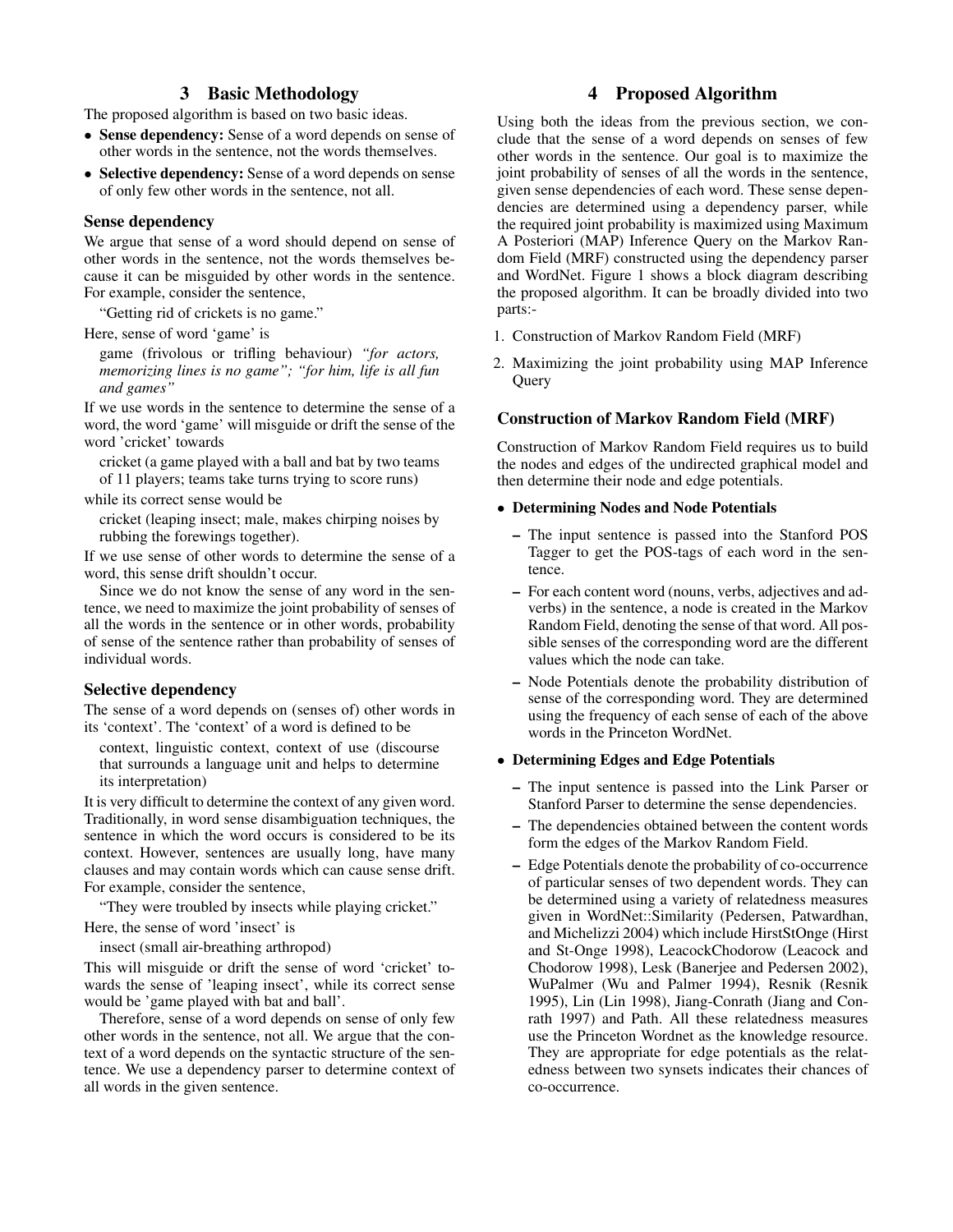

Figure 1: Block diagram of proposed algorithm

## Maximizing the joint probability using MAP Inference Query

The nouns, verbs, adjectives and adverbs in the input sentence are the set of words to be disambiguated. Let these words be  $W = \{w_1, w_2, ... w_n\}$  and their senses be  $X =$  $\{x_1, x_2, ... x_n\},$  respectively. Sense of each word  $x_i$  can take  $k_i$  possible values from the set  $Y_i = \{y_i^1, y_i^2 \dots y_i^{k_i}\},\$  which are all the senses of the word  $w_i$  given its POS tag (determined using Stanford POS Tagger). Here, the Princeton WordNet is used as the sense inventory for each word. For example, consider the sentence,

"Cricket is a type of insect."

The words to be disambiguated are 'cricket', 'is', 'type' and 'insect'. So,  $w_1 = \text{Cricket}, w_2 = \text{is}, w_3 = \text{type}, w_4 =$ insect.  $x_1$  is the sense of the word cricket, it can take two possible values  $Y_1 = \{y_1^1, y_1^2\}$ , given that it is a noun.

 $y_1^1$  = "leaping insect; male makes chirping noises by rubbing the forewings together"

 $y_1^2$  = "a game played with a ball and bat by two teams of 11 players; teams take turns trying to score runs"

We define  $\Psi(x_i)$  as the node potential which represents the probability distribution of word  $x_i$  over its senses. This is calculated from the frequency of occurrence of each sense obtained from WordNet.

$$
\Psi(x_i = y_i^a) \propto frequency(y_i^a) + 1 \,\forall a
$$

Now, using Link Parser or Stanford Parser, we get the set of edges E between elements in X. We define  $\Psi(x_i, x_j)$  as the joint probability distribution between senses of words  $x_i$ and  $x_i$  over the states they can be assigned. Let M be the relatedness measure used to find relatedness between two senses.

$$
\Psi(x_i = y_i^a, x_j = y_j^b) \propto M(y_i^a, y_j^b) \,\forall a, b
$$

These node and edge potentials are normalized to set the total probability to 1. Now, the joint probability distribution of senses of all words in  $X$  over each of its senses  $Y$  in a sentence is given by

$$
\Psi(X) = \Psi(x_1, x_2...x_n)
$$

$$
= \prod_{x_i \in X} \Psi(x_i) \prod_{(x_i, x_j) \in E} \Psi(x_i, x_j)
$$

The problem thus gets transformed into

=

$$
\argmax_Y \Psi(X = Y)
$$

This is the MAP Inference query, which can be exactly solved in time exponential in tree width of the MRF. Note that the graph built using our method can only be as big as the number of words to be disambiguated in the sentence, but some other methods discussed in Section 2 build a much larger graph such as a sub-graph of the WordNet itself spanning all the words in the sentence. Furthermore, in practice, the tree width of graph built using our method is much smaller than even number of words to be disambiguated in a sentence as dependency parser keeps only useful edges (i.e. the edges which help in disambiguation) in order to avoid sense drift. On an average, Link Parser reduces the number of edges by about 91% on SensEval-2 and SensEval-3 allwords datasets. Note that we have reduced the complexity of the maximization problem by using dependency parser to remove unwanted edges, and this maximization is exact and optimal unlike other approximate or sub-optimal methods discussed in Section 2. The effect of this edge reduction on the labelling speed of our system is quantified in Section 7.

## 5 Reasoning behind proposed algorithm

This section describes the thought process behind devising the proposed algorithm.

#### Why graphical models?

Since we need to maximize the joint probability of occurrence of senses of all the words in the sentence, construction of graphical model is appropriate.

#### Why undirected?

Directed graphical models are suited for applications where there is a unilateral cause-effect relationship and the causes might be independent of one another, which is not the case with WSD as senses of dependent words affect each other. Therefore, we use Undirected Graphical Models (which are generally referred to as Markov Random Fields when subjected to a few assumptions). Sense of each word is represented as a node in the graph and edges are introduced to represent dependencies given by dependency parser. Expressing the WSD problem in such a manner allows us to leverage the existing algorithms which solve for exact inference in time exponential to the treewidth. Treewidth is defined as the size of the largest clique in a chordal completion of a graph. A chordal graph (or triangulated graph) is one which has no cycles of length greater than 4.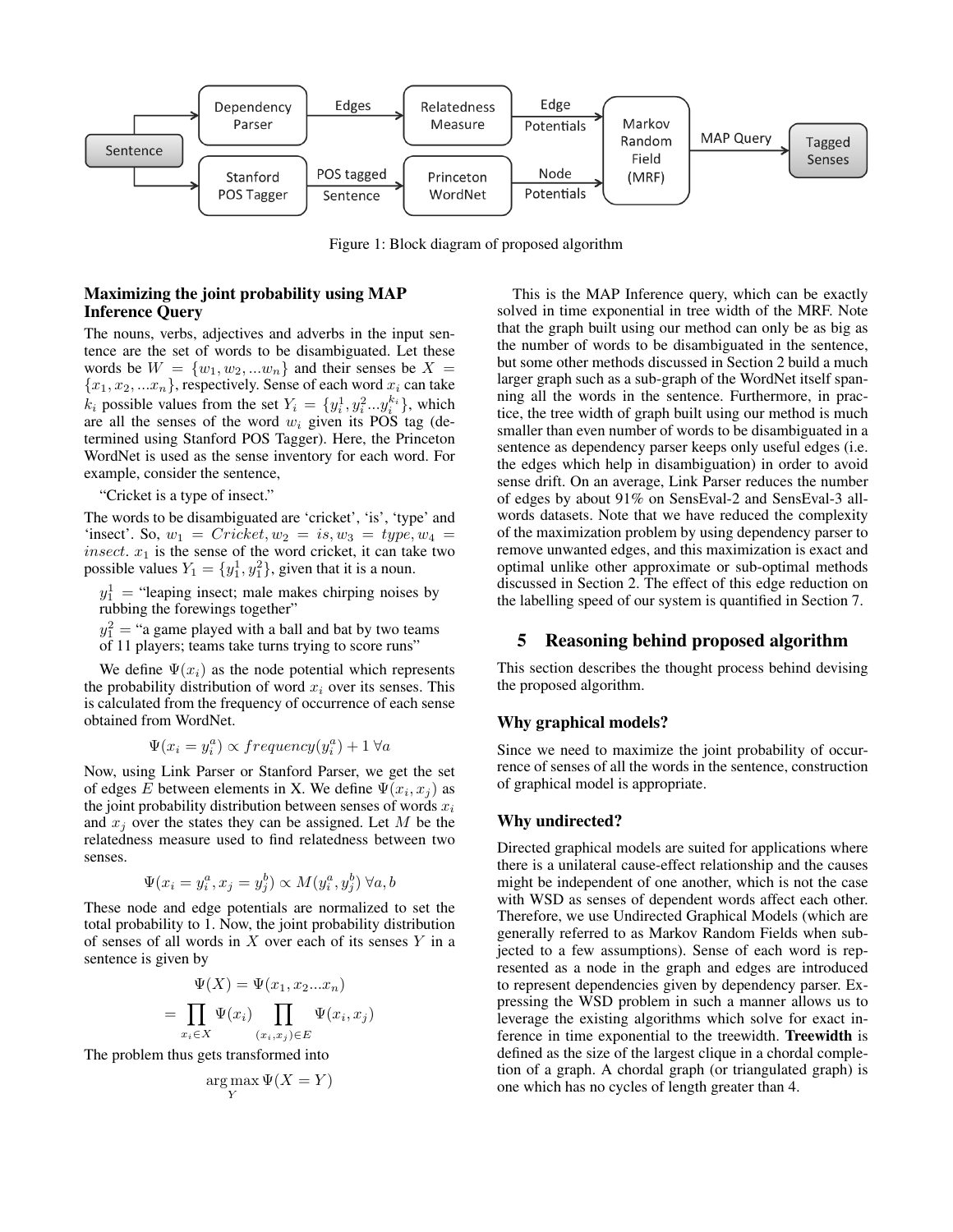## Why dependency parser?

Sense of word depends only on sense of few words in the sentence, and not all. We need to determine the words whose senses are dependent on each other. We argue that majority of these sense dependencies are captured in the syntactic structure of the sentence. Dependency parsers identify the dependencies between different words in the sentence using this syntactic structure. We have used two dependency parsers for our experiments:-

- Link Parser is a syntactic parser based on link grammar, an original theory of English syntax. It assigns a syntactic structure to the sentence which contains a set of labelled links or dependencies connecting pairs of words.
- Stanford Parser is also a syntactic parser which provides a list of typed dependencies between words in the given sentence. These dependencies provide a representation of grammatical relations between words in a sentence.

To understand the importance of dependency parser in identifying sense dependencies, consider the sentence,

"Bank is a financial institution."

Here, the word 'bank' is connected to the word 'institution' by the Link Parser. Hence, the word 'bank' is assigned the following sense

bank (a financial institution that accepts deposits and channels the money into lending activities)

Now, consider the sentence,

"There is a financial institution near the river bank."

Here, the word 'bank' is not connected to words 'institution' or 'financial' by the Link Parser. Hence, the word 'bank' is assigned the following sense

bank (sloping land (especially the slope beside a body of water))

If we do not use Link Parser in the above sentence, i.e. connect senses of all the words to each other, then the sense of word 'bank' drifts to the sense of "a financial institution". Therefore, we use the dependencies between words, obtained using the dependency parser, as the edges in our undirected graphical model in order to avoid sense drift.

## 6 Experiments and Results

We have tested our system on the SensEval-2 (Palmer et al. 2001), SensEval-3 (Snyder and Palmer 2004) and SemEval-2007 (Pradhan et al. 2007) English all-words WSD datasets. For each sentence in the dataset, we run the proposed algorithm as described in Section 4. We have used the Matlab UGM (Schmidt 2007) package for running the MAP Inference Query as it provides an optimal implementation using junction trees and message passing algorithm. We have used Path relatedness measure for our experiments. Experiments on subset of datasets showed that the difference due to choice of relatedness measure is not significant. Our system always marks a sense to a word to be disambiguated. Therefore, Precision and Recall are essentially equal. In Table 1 we compare our overall F1 scores with different Systems as

mentioned in Section 2. In Table 2 we report the F1 scores on different parts of speech. Similar results using both Link Parser and Stanford Parser, as shown in Table 1, indicate that our system is not sensitive to the choice of dependency parser.

| System            | S <sub>2</sub> AW | S3AW | S07AW |
|-------------------|-------------------|------|-------|
| Mih <sub>05</sub> | 54.2              | 52.2 |       |
| Sinha07           | 57.6              | 53.6 |       |
| Tsatsa10          | 58.8              | 57.4 |       |
| $\text{Nav}10$    |                   | 52.9 | 43.1  |
| Agirre14          | 59.7              | 57.9 | 41.7  |
| <b>MRF-LP</b>     | 60.5              | 58.6 | 50.6  |
| <b>MRF-SP</b>     | 60.0              | 58.7 | 49.0  |
|                   |                   |      |       |

Table 1: Comparison of F1 scores with state-of-the-art unsupervised WSD systems on English all-words datasets of SensEval-2 (S2AW), SensEval-3 (S3AW) and SemEval-2007 (S07AW). MRF-LP and MRF-SP correspond to the proposed system using Link Parser and Stanford Parser, respectively. Best result in each column in bold.

|                                |      |      | SensEval-2 all-words dataset |      |      |
|--------------------------------|------|------|------------------------------|------|------|
|                                | A11  | N    | V                            | Adj. | Adv. |
| Mih05                          | 54.2 | 57.5 | 36.5                         | 56.7 | 70.9 |
| Sinha07                        | 56.4 | 65.6 | 32.3                         | 61.4 | 60.2 |
| Agirre14                       | 59.7 | 70.3 | 40.3                         | 59.8 | 72.9 |
| <b>MRF-LP</b>                  | 60.5 | 66.9 | 42.7                         | 63.2 | 82.9 |
|                                |      |      | SensEval-3 all-words dataset |      |      |
|                                | A11  | N    | V                            | Adj. | Adv. |
| Mih05                          | 54.2 | 57.5 | 36.5                         | 56.7 | 100  |
| Sinha07                        | 52.4 | 60.5 | 40.6                         | 54.1 |      |
| Nav07                          |      | 61.9 | 36.1                         | 62.8 |      |
| Agirre14                       | 57.9 | 65.3 | 47.2                         | 63.6 | 96.3 |
| <b>MRF-LP</b>                  | 58.6 | 65.8 | 50.1                         | 59.9 | 87   |
| SemEval-2007 all-words dataset |      |      |                              |      |      |
|                                | A11  | N    | V                            | Adj. | Adv. |
| Agirre14                       | 41.7 | 56.0 | 35.3                         |      |      |
| <b>MRF-LP</b>                  | 50.6 | 63.8 | 43.4                         |      |      |

Table 2: Results on different POS tags of English datasets (F1). Best result in each column in bold.

We would like to highlight some difficulties faced while calculating the exact accuracies on the datasets used for comparison. Firstly, we have used WordNet 3.0 for our experiments as it was the latest when we began our experiments, but the original SensEval-2 and SensEval-3 all-words WSD Tasks were based on WordNet 1.7 and SemEval-2007 was based on WordNet 2.1. Some of the words which need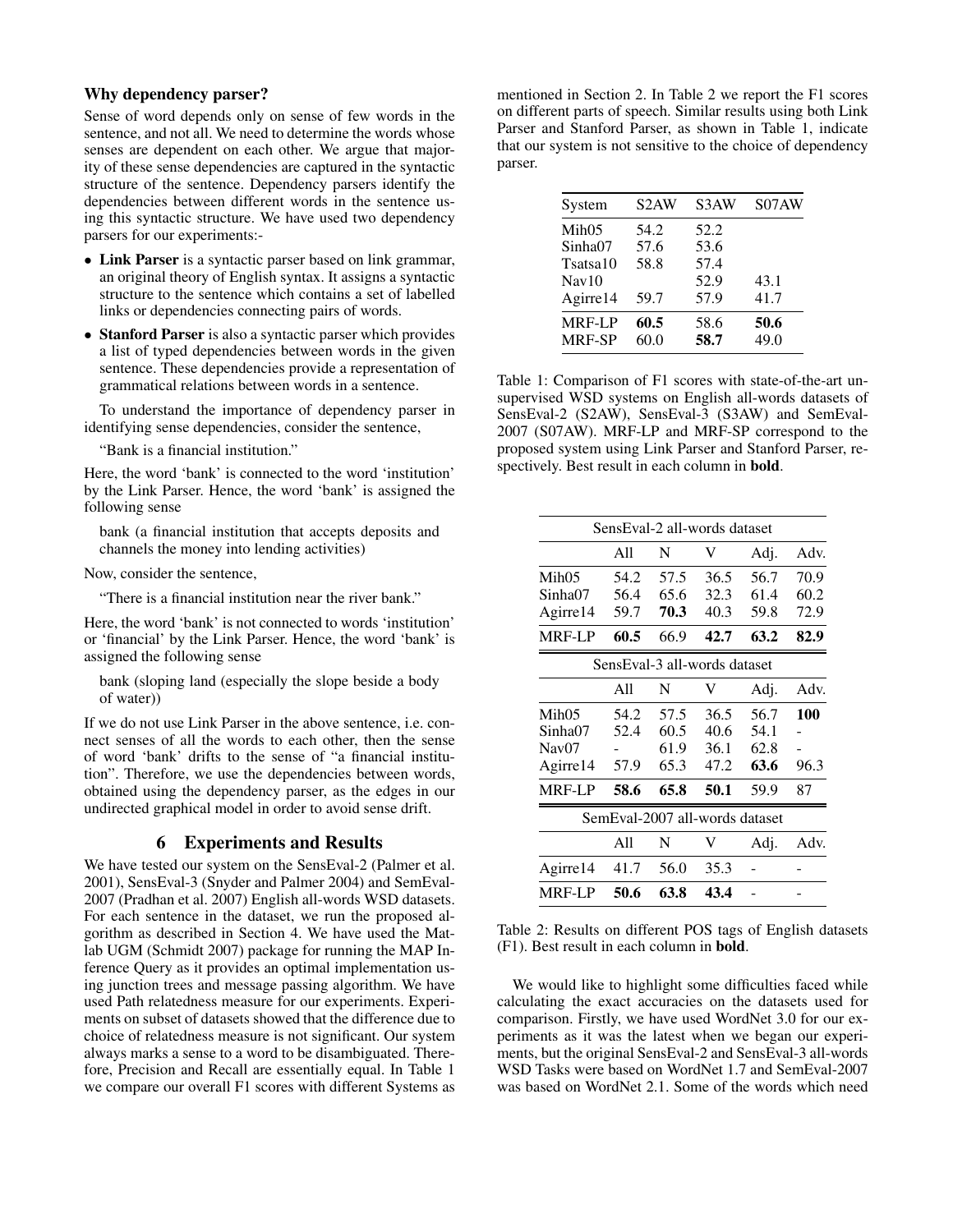to be tagged have been removed from WordNet 3.0. This includes words like anything, something, would, might, etc. which need not be disambiguated as they are not content words. Since these words were monosemous in WordNet 1.7, we have counted them as correct in our experiments.

Secondly, some words have been given "U" tag in the gold standard of datasets. The "U" tag stands for unassignable, which means the sense of the word is not included in the available senses, or perhaps that the annotators could not agree. Since, there are 89 such tags in SensEval-2, 34 in SensEval-3 and 10 in SemEval-2007, they have a considerable impact on the overall accuracy. Due to improvements in WordNet, many of these senses should not be unassignable using WordNet 3.0 as sense inventory. We report our accuracies separately, counting the "U" tags as incorrect, ignoring them, and counting them as correct, in Table 3. Since previous works do not mention how they have handled the "U" tag, we compare our accuracy ignoring the "U" tag in Tables 1 and 2.

|                   | "U" tag counted as |                 |      |  |
|-------------------|--------------------|-----------------|------|--|
|                   | Incorrect          | Ignored Correct |      |  |
| <b>MRF-LP</b>     |                    |                 |      |  |
| S <sub>2</sub> AW | 58.6               | 60.5            | 61.9 |  |
| S <sub>3</sub> AW | 57.6               | 58.6            | 59.3 |  |
| S07AW             | 49.4               | 50.6            | 51.7 |  |
| <b>MRF-SP</b>     |                    |                 |      |  |
| S <sub>2</sub> AW | 58.1               | 60.0            | 61.4 |  |
| S <sub>3</sub> AW | 57.7               | 58.7            | 59.4 |  |
| S07AW             | 47.9               | 49.0            | 50.1 |  |

Table 3: Overall F1 scores on counting "U" tags as incorrect, ignored or correct.

## 7 Edge Reduction and Labelling Speed

As described earlier, using dependency parser, we determine the sense dependencies, thus removing unwanted edges and consequently reducing the treewidth of the MRF. Since our algorithm is exponential to the treewidth, edge reduction improves the speed of the system dramatically. Table 4 shows the percentage of edges removed by Link Parser and Stanford Parser and the time taken to run MAP Inference Query on all the sentences of the corresponding datasets. Test 1 and Test 2 are experimental systems which randomly reduce 70% and 60% of the edges, respectively. These experimental systems are used to quantize the effect of reduction of edges on the time taken to run the MAP Inference Query. If the edge reduction is less than 50%, system is unable to run on long sentences due to memory constraints. Thus, in order to run the exact MAP Inference Query, significant edge reduction is essential.

Due to this edge reduction, the proposed WSD system is significantly faster than the state-of-the-art. It labels the whole SensEval-2 dataset (2473 instances) in 55 seconds using Stanford Parser, which makes its labelling speed about 2700 instances per minute, while the state-of-the-art sys-

|               | SensEval-2 |                 | SensEval-3 |                 |
|---------------|------------|-----------------|------------|-----------------|
|               | $%$ Edges  | Time            | $%$ Edges  | Time            |
| System        | Reduced    | Taken           | Reduced    | Taken           |
| <b>MRF-LP</b> | 91.47      | 6.39s           | 90.39      | 5.25s           |
| MRF-SP        | 87.45      | 15.2s           | 84.57      | 18.2s           |
| Test 1        | 70.00      | 70 <sub>m</sub> | 70.00      | 58 <sub>m</sub> |
| Test 2        | 60.00      | 8h31m           | 60.00      | 6h46m           |

Table 4: Effect of edge reduction on time taken to run the MAP Query on the dataset. Test 1 and Test 2 are two experimental systems which randomly reduce 70% and 60% of the edges.

tem (Agirre14) labels 70 instances per minute on SensEval-2. Table 5 provides a comparison of labelling speeds of the proposed system with the state-of-the-art. The labelling speed of the our system is averaged over 100 simulations on SensEval-2 dataset. Furthermore, SensEval-2 dataset does not require all the content words to be labelled, but our system labels all such words in the dataset, therefore, its actual labelling speed is even greater than that mentioned in Table 5. Stanford Parser gives significantly higher labelling speed as compared to Link Parser potentially because we have used the Link Parser ported to Java (JLinkGrammar), rather than the original software developed in C.

| System           | <b>CPU</b> | Mem  | <b>Labelling Speed</b><br>(instances/min) |
|------------------|------------|------|-------------------------------------------|
| Agirre14-Best    | $2.66$ Ghz | 16GB | 70                                        |
| Agirre14-Fastest | $2.66$ Ghz | 16GB | 684                                       |
| <b>MRF-LP</b>    | $2.4$ Ghz  | 8GB  | 1144                                      |
| MRF-SP           | $2.4$ Ghz  | 8GB  | 2698                                      |

Table 5: Comparison of labelling speed with the state-of-theart. Agirre14-Best refers to  $PPR_{w2w}$  system which gives the best accuracy and Agirre14-Fastest refers to full graph PPR system which was the fastest.

### 8 Web Interface

We have developed a web interface of our Unsupervised WSD Algorithm for visualizing the sense dependencies captured by Link Parser or Stanford Parser, error analysis and parameter optimization. The input and output of the web interface have been discussed in this section. Figure 2 shows a screen shot of the web interface.

## Input

Input options to the web interface include the following:-

- 1. Query sentence: The sentence to be disambiguated.
- 2. Dependency Parser: Link Parser or Stanford Parser can be selected as the dependency parser.
- 3. Relatedness Measure: The different relatedness measures available are HirstStOnge, LeacockChodorow, Lesk, Wu-Palmer, Resnik, JiangConrath, Lin and Path.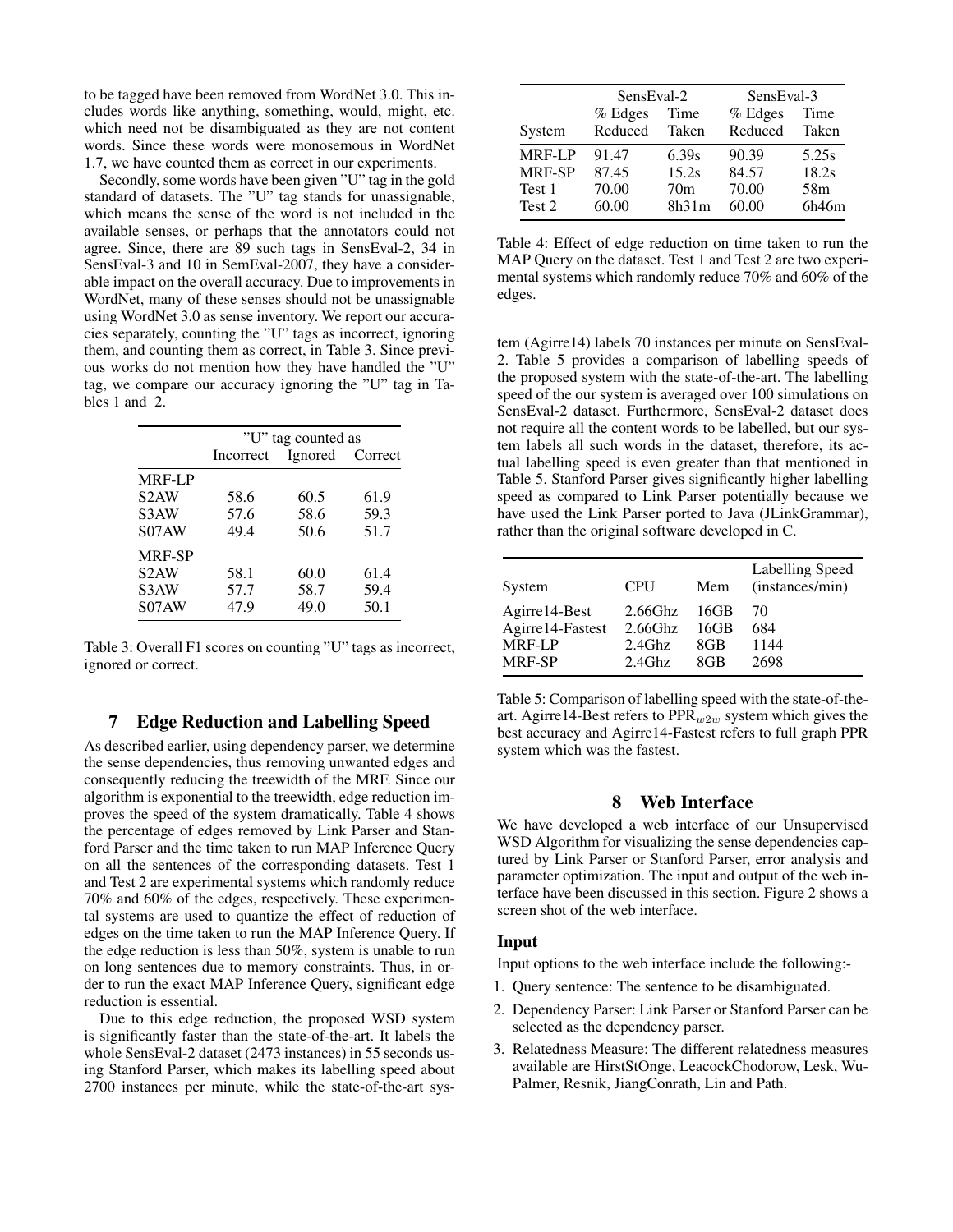# **Unsupervised WSD using MRF and Dependency Parser**



Figure 2: Screenshot of the web interface

## **Output**

The output to the web interface includes the following:-

- 1. Tagged Senses of the content words in the sentence.
- 2. Details of tagged senses can be seen by clicking on the sense. It includes the POS tag of the word, Sense ID as given in Princeton WordNet 3.0 and WordNet hyperlink to possible senses of the word.
- 3. Dependency Graph: Graph of sense dependencies determined using Link Parser or Stanford Parser.

## 9 Conclusion and Future Work

We propose a graph-based unsupervised WSD system which maximizes the total joint probability of all the senses in the context. Our algorithm removes unwanted edges in the graph using Link Parser or Stanford Parser, thus reducing the exponential time complexity of the system. Removal of undesirable edges not only limits sense drift, leading to significant improvement in accuracy, but also has dramatic effects on the labelling speed of the proposed system. It beats the stateof-the-art on SensEval-2, SensEval-3 and SemEval-2007 allwords datasets, while being more than 35 times faster. Link Parser and Stanford Parser give similar results, showing dependency relations are useful for Word Sense Disambiguation. We have also developed a web interface for experiments, visualization, error analysis, optimization and further improvements.

In future, we intend to devise intelligent techniques to improve the edges in the graph, as sense dependencies are not always captured in syntactic structure of the sentence, and

thus not identified by dependency parser. For example, in the sentence "The man withdrew money from the bank", money and bank not related in syntactic structure. Incorporating other techniques to find sense dependencies could lead to further improvement of the algorithm.

#### References

Agirre, E., and Rigau, G. 1996. Word sense disambiguation using conceptual density. In *Proceedings of the 16th conference on Computational linguistics-Volume 1*, 16–22. Association for Computational Linguistics.

Agirre, E.; López de Lacalle, O.; and Soroa, A. 2014. Random walks for knowledge-based word sense disambiguation. *Comput. Linguist.* 40(1):57–84.

Banerjee, S., and Pedersen, T. 2002. An adapted lesk algorithm for word sense disambiguation using wordnet. In *Proceedings of the Third International Conference on Computational Linguistics and Intelligent Text Processing*, 136– 145. London, UK, UK: Springer-Verlag.

Chan, Y. S.; Ng, H. T.; and Chiang, D. 2007. Word sense disambiguation improves statistical machine translation. In *Proceedings of the 45th Annual Meeting of the Association of Computational Linguistics*, 33–40. Prague, Czech Republic: Association for Computational Linguistics.

Cowie, J.; Guthrie, J.; and Guthrie, L. 1992. Lexical disambiguation using simulated annealing. In *Proceedings of the 14th Conference on Computational Linguistics - Volume 1*, 359–365. Stroudsburg, PA, USA: Association for Computational Linguistics.